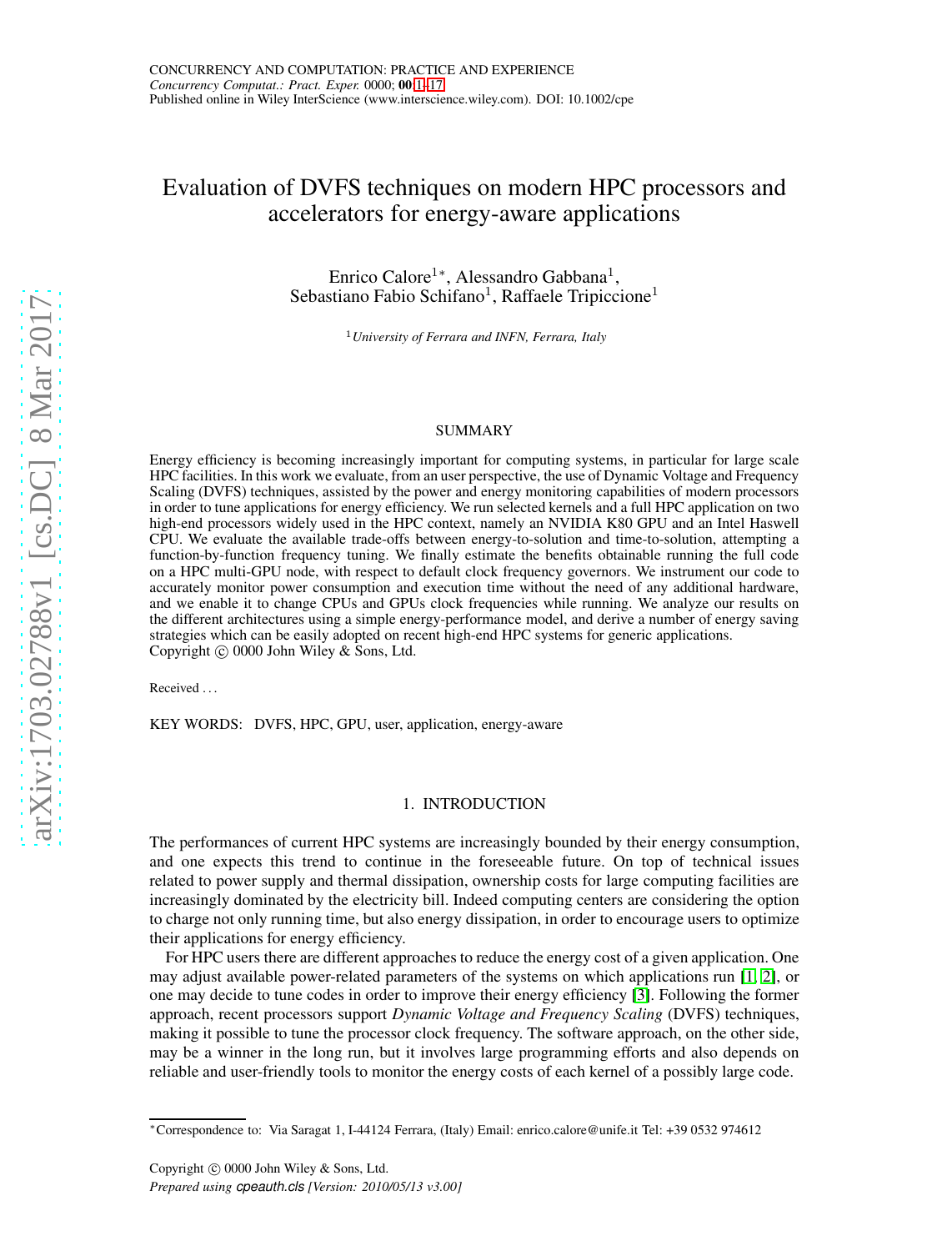This papers offers a contribution in the first direction, but also, while not discussing in details the software approach to energy optimizations, considers several reliable and user-friendly software tools and performance models which may eventually support the second direction too.

We focus on simple techniques to monitor the energy costs of key functions of large HPC programs, assessing the energy saving and the corresponding performance cost that one can expect – for a given application code – by a careful tuning of processor (i.e. CPU and GPU) clocks on a function-by-function basis. In other words, we explore the energy-optimization space open in a situation in which – due to code complexity, or for other reasons – one would like to leave the running code unchanged, or – at most – annotate it.

# *1.1. Related Works*

Processors power accounts for most of the power drained by computing systems [\[4\]](#page-15-2) and DVFS techniques were introduced to tailor a processor clock and its supply voltage. This approach has an immediate impact on the processor drained power, since – to first approximation – the power dissipation of gates is given by:

$$
P_{avg} = fCV^2 + P_{static}
$$

where  $P_{avg}$  is the average total power, f the working frequency, C the capacitance of the transistor gates,  $V$  the supply voltage, while  $P_{static}$  is the static power, drained also while idle, accounting for example for leakage currents.

Power reduction does not automatically translate to energy saving, since the average power drain of the system has to be integrated over the application execution time (or *time-to-solution*,  $T_S$ ) to obtain the energy consumed by the application (or *energy-to-solution*,  $E_S$ ):

$$
E_s = T_s \times P_{avg}
$$

so an increase in  $T_S$  may actually increase  $E_S$ , in spite of a lower average power drain  $P_{avg}$ . This is a well known phenomenon motivating the convenience in some cases to run at maximum clock frequency, no matter the power needed, in order to reach the solution as soon as possible and then enter a low power idle state: this is the so called "Race-to-idle".

Nowadays DVFS is routinely used to ensure that processors stay within an allowed power budget, in order to run applications without over-heating the processor, and allowing short frequency bursts when possible. The potential of DVFS to reduce *energy-to-solution* for a complete application has been questioned with several arguments [\[5\]](#page-15-3), e.g. since DVFS acts mainly on dynamic power, the trend of increasing ratio between static vs dynamic power drain reduces its effectiveness in lowering *energy-to-solution*. However, DVFS techniques have recently gained fresh attention in various research works especially in the context of large parallel HPC contexts [\[6\]](#page-15-4), where saving even a small fraction of a very large energy budget may have a significant impact.

Research work has focused in particular on communication phases, when processes within large parallel MPI applications stop their execution, waiting for data exchanges. These phases are indeed the best candidates to lower the CPU clock with minimal impact on overall performance [\[7,](#page-15-5) [8\]](#page-15-6). However, from the point of view of performances, it is good practice to overlap communication and computation whenever possible [\[9\]](#page-15-7). Consequently, in several applications, in particular lattice based computations (such as the one we adopt as a benchmark in this paper), communication phases are often fully overlapped with computation, making this strategy less effective.

Other research works focused on the possibility to reduce the clock frequency in the case of an imbalance between the computational load of multi-task applications, allowing to reduce the clock frequency only for idle ranks [\[10\]](#page-15-8). But again, for the broad range of massively parallel computations, one tries to balance the computational load evenly on each of the computing threads or processes, reducing the impact of this opportunity.

Finally, the widespread adoption of accelerators in HPC systems means that the largest fraction of the power drained by computing systems is no more ascribable to CPUs. For instance, with the advent of multi-GPU compute nodes, where up to 8 dual GPU boards are hosted on a single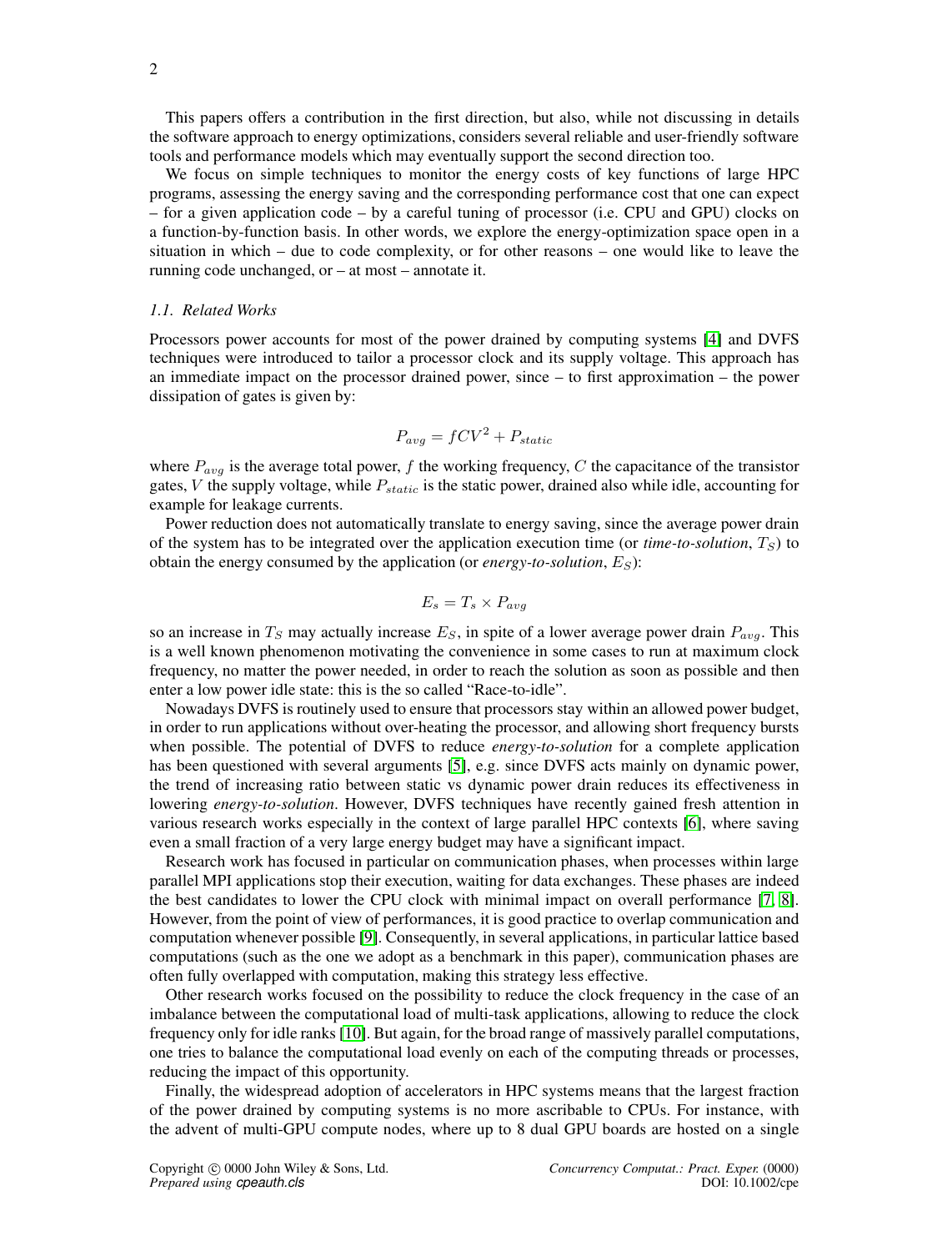computing node, up to  $\simeq 75\%$  of the power could be drained by GPUs, with CPUs accounting for only  $5 - 10\%$  of the total energy budget <sup>[†](#page-2-0)</sup>. Consequently, as recent GPUs improve their support of DVFS, in many cases allowing for a fine grained frequency selection [\[2,](#page-15-0) [11,](#page-15-9) [12\]](#page-15-10), various studies focused on the optimization space made available by tuning GPU clock frequencies.

# *1.2. Contributions*

In a previous work [\[13\]](#page-15-11) we analyzed the tradeoff between computing performance and energy efficiency for a typical HPC workload on selected low-power systems. We considered low-power *Systems on a Chip* (SoCs) since they are intended for mobile applications, so they provide several advanced power monitoring and power saving features, but also in view of a prospective usage as building blocks for future HPC systems [\[14\]](#page-15-12). Given the increasing interest in controlling and reducing energy dissipation, recent high-end processors have started to support advanced powersaving and power-monitoring technologies, similar to those early adopted in low-power processors [\[15,](#page-15-13) [16\]](#page-15-14).

In this paper we perform a similar analysis on state-of-the-art HPC compute engines (hi-end processors and accelerators) addressing energy-performance tradeoffs for typical HPC workloads. For this purpose, we compare different architectures from the energy efficiency point of view, adopting some workload benchmarks that we had used earlier to compare CPUs and various accelerators from the sole point of view of performances [\[17,](#page-15-15) [18\]](#page-15-16). We use the same application benchmark as in [\[13\]](#page-15-11), a Lattice Boltzmann code, widely used in CFD and optimized for several architectures [\[19,](#page-15-17) [20,](#page-15-18) [21\]](#page-15-19), this workload is well suited for benchmarking purposes because its two most critical functions are respectively strongly memory- and compute-bound. Lattice Boltzmann implementations were recently used in other works, e.g. in [\[22\]](#page-15-20) presenting a similar analysis for the Intel Sandy Bridge processor.

At variance with previous works such as [\[8,](#page-15-6) [10\]](#page-15-8), we do not attempt to provide an automatic tuning of processors frequencies nor an automatic tool able to identify where to apply frequency scaling. As it is the case for various widely known "computational challenges" applications, we assume the users to already know the code functions where most of the computing time is spent and moreover to already know which are the compute- or memory-bound parts. This knowledge is assumed to derive e.g. from a previous performance optimization, which could be complemented with an additional optimization towards energy efficiency. We aim therefore with this work to offer an in-depth overview of possible energy optimization steps available on recent common HPC architectures, exploitable by HPC users that are already familiar with performance optimizations of their codes.

In this paper we follow an approach close to the one presented in [\[1\]](#page-14-1) for an Intel CPU, exploring the optimization space for all possible CPU frequencies, but considering a more recent Intel Haswell architecture and without utilizing custom power measurement hardware. We also take into account GPU architectures, as recently done also in [\[2\]](#page-15-0), but using the more recent K80 architecture and a larger set of frequencies.

Our hardware testbed is a high-end HPC node of the COKA (COmputing on Kepler Architecture) Cluster, hosted at the University of Ferrara. Each node in this cluster has  $2 \times$  Intel Haswell CPUs and  $8 \times$  dual GPU NVIDIA K80 boards. We use two implementations of the same algorithm, previously optimized respectively for CPUs and GPUs [\[20,](#page-15-18) [23\]](#page-15-21), with different configurations and compilation options.

We make an extensive set of power and performance measurements of the critical kernels of the code, varying clock parameters for the hardware systems that we test. Using this information we assess the available optimization space in terms of energy and performance, and the best trade-off points between these conflicting requirements. We do so for individual critical routines, as we try to

<span id="page-2-0"></span><sup>†</sup>Percentages referred to a computing node of the COKA Cluster (<http://www.fe.infn.it/coka/>) installed at the University of Ferrara and obtained from the declared maximum possible power drain of the system and of the installed processors and accelerators.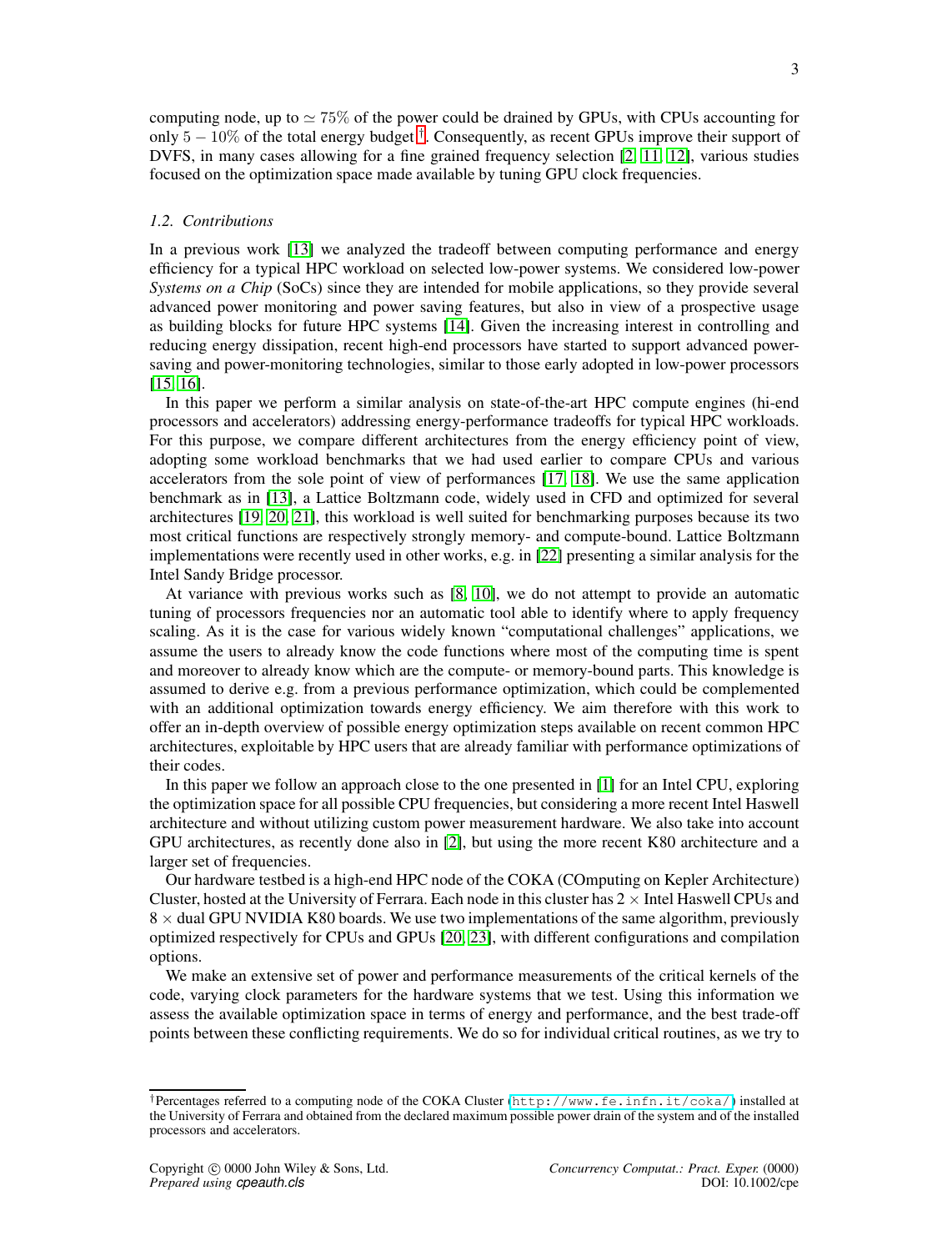understand the observed behavior using some simple but useful combined models of performance, power and energy.

We then investigate the possibility of tuning the clock frequency on a function by function basis, while running a full simulation, in order to run each function as energy-efficiently as possible. We discuss our findings with respect to a simple energy-performance model. Finally, we demonstrate the actual energy saving potential, measuring the different energy consumptions of a whole computing node, while performing a full simulation at different GPU clock frequencies.

# 2. THE APPLICATION BENCHMARK

<span id="page-3-1"></span>Lattice Boltzmann methods (LB) are widely used in computational fluid dynamics, to describe flows in two and three dimensions. LB methods – discrete in position and momentum spaces – are based on the synthetic dynamics of *populations* sitting at the sites of a discrete lattice. At each time step, populations hop from lattice-site to lattice-site and then incoming populations *collide* among one another, that is, they mix and their values change accordingly. LB models in  $n$  dimensions with p populations are labeled as  $DnQp$ ; we consider a D2Q37 model describing the thermohydrodynamical evolution of a fluid in two dimensions, and enforcing the equation of state of a perfect gas ( $p = \rho T$ ) [\[24,](#page-15-22) [25\]](#page-16-0); this model has been used for large scale simulations of convective turbulence (see e.g., [\[26,](#page-16-1) [27\]](#page-16-2)). A set of populations  $(f_l(x, t) \mid l = 1 \cdots 37)$ , defined at the points of a discrete and regular lattice and each having a given lattice velocity  $c_l$ , evolve in (discrete) time according to the following equation:

<span id="page-3-0"></span>
$$
f_l(\boldsymbol{x}, t + \Delta t) = f_l(\boldsymbol{x} - \boldsymbol{c}_l \Delta t, t) - \frac{\Delta t}{\tau} \left( f_l(\boldsymbol{x} - \boldsymbol{c}_l \Delta t, t) - f_l^{(eq)} \right)
$$
(1)

The macroscopic variables, density  $\rho$ , velocity u and temperature T are defined in terms of the  $f_l(x,t)$  and of the  $c_l$ s; the equilibrium distributions  $(f_l^{(eq)})$  $\ell_{l}^{(eq)}$ ) are themselves a function of these macroscopic quantities [\[28\]](#page-16-3). In words, populations drift from different lattice sites (*propagation*), according to the value of their velocities and, on arrival at point  $x$ , they change their values according to Eq. [1](#page-3-0) (*collision*). One can show that, in suitable limiting cases, the evolution of the macroscopic variables obeys the thermo-hydrodynamical equations of motion of the fluid. Inspection of Eq. [1](#page-3-0) shows that the algorithm offers a huge degree of easily identifiable parallelism; this makes LB algorithms popular HPC massively-parallel applications.

An LB simulation starts with an initial assignment of the populations, in accordance with a given initial condition at  $t = 0$  on some spatial domain, and iterates Eq. [1](#page-3-0) for each point in the domain and for as many time-steps as needed. At each iteration two critical kernel functions are executed: i) propagate moves populations across lattice sites collecting at each site all populations that will interact at the next phase (collide). Consequently, propagate moves blocks of memory locations allocated at sparse addresses, corresponding to populations of neighbor cells; ii) collide performs all mathematical steps associated to Eq. [1](#page-3-0) in order to compute the population values at each lattice site at the next time step. Input data for collide are the populations just gathered by propagate. collide is the floating point intensive step of the code.

It is very helpful for our purposes that propagate, involving a large number of sparse memory accesses, is strongly memory-bound; collide, on the other hand, is strongly compute-bound, and the performance of the floating-point unit of the processor is here the ultimate bottleneck.

# 3. EXPERIMENTAL SETUP

All our tests were run on a single node of the COKA Cluster at the University of Ferrara. Each node has  $2 \times$  Intel Haswell E5-2630v3 CPUs and  $8 \times$  dual GPU NVIDIA K80 Boards.

We use processor-specific implementations of the LB algorithm of Sec. [2,](#page-3-1) exploiting a large fraction of the available parallelism of the targeted architectures. On the GPU we run an optimized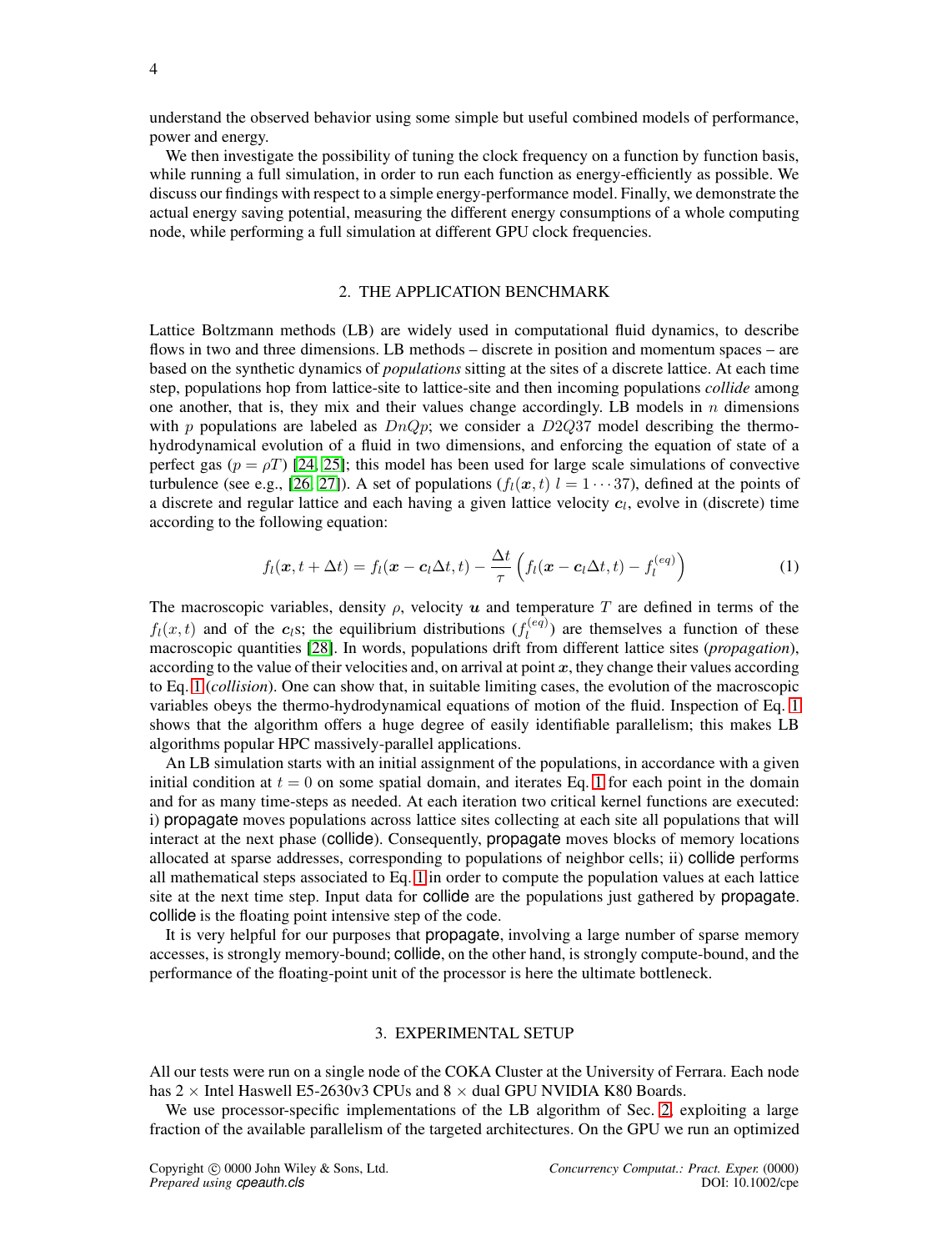CUDA code, developed for large scale CFD simulations [\[17,](#page-15-15) [18\]](#page-15-16), while on the CPU we run an optimized C version [\[29,](#page-16-4) [30\]](#page-16-5) using AVX2 *intrinsics* exploiting the vector units of the processor and OpenMP for multi-threading within the cores.

For all codes and for each critical kernel we perform runs at varying values of the clock frequencies, and log power measurements on a fine-grained time scale. For both of our target processors we read specific hardware registers/counters able to provide energy or power readings. This simple approach has been validated with hardware power meters by third parties studies for recent NVIDIA GPUs and Intel CPUs [\[15\]](#page-15-13), showing that it produces accurate results [\[16,](#page-15-14) [31\]](#page-16-6). In this approach we cannot monitor the power drain of the motherboard and other ancillary hardware; recent studies have shown however that the power drain of those components is approximately constant in time and weakly correlated with code execution [\[15,](#page-15-13) [32\]](#page-16-7). *In-band* measurements may also introduce overheads, which in turn may affect our results. In this regard, we checked that performance degradation due to power measurements is negligible and measured the power dissipation of the sole measurement code, verifying that it is less than +5% of the baseline power dissipation.

We developed a custom library to manage power/energy data acquisition from hardware registers; it allows benchmarking codes to directly start and stop measurements, using architecture specific interfaces, such as the *Running Average Power Limit* (RAPL) for the Intel CPU and the *NVIDIA Management Library* (NVML) for the NVIDIA GPU. Our library also lets benchmarking codes to place markers in the data stream in order to have an accurate time correlation between the running kernels and the acquired power/energy values. For added portability of the instrumentation code, we exploited the PAPI Library [\[31\]](#page-16-6) as a common API for energy/power readings for the different processors, partially hiding architectural details. The wrapper code, exploiting the PAPI library, is available for download as Free Software [\[33\]](#page-16-8).

Our benchmark codes are also able to change the processor clock frequencies from within the application. The code version for Intel CPUs uses the *acpi cpufreq* driver of the Linux kernel  $\ddot{\ddot{\tau}}$ , able to set a specific frequency on each CPU core by calling the *cpufreq set frequency()* function. The *Userspace* cpufreq governor has to be loaded in advance, in order to disable dynamic frequency scaling and to be able to manually select a fixed CPU frequency. As shown later, we also tested other clock governors in our benchmarks, such as the *Performance*, *Powersave* and *Ondemand* ones. The NVIDIA GPUs code changes the GPU processor and memory frequency, using the NVML library and in particular the *nvmlDeviceSetApplicationsClocks()* function.

The computationally critical section of a production run of our code performs subsequent iterations of: the propagate function, the application of boundary conditions and then the collide function as described in Sec. [2.](#page-3-1) Boundary conditions depending on the details of the specific simulation, have a marginal computational cost in typical simulations (of the order of  $1 - 2\%$ ), so we neglect this computational phase in our detailed analysis (but the corresponding routines are included in the full code).

We have instrumented the two critical functions and performed several test runs, monitoring the power/energy consumption. All tests adopt double precision for floating point data, the same lattice size (1024  $\times$  8192) and the same number of iterations (1000).

Fig. [1](#page-5-0) shows a sample of our typical raw data; Fig. [1a](#page-5-1) shows the measured power drain on one of the 2 GPUs of an NVIDIA K80 board at a fixed GPU frequency of 875MHz; additionally, GPU temperature during the run is obtainable (and plotted in the figure). Fig. [1b](#page-5-2) shows the same data for one Intel CPU at a fixed CPU frequency of 2.4GHz. On the Haswell CPU we have two energy readings [\[16\]](#page-15-14): the *Package Energy* (that we divide by the elapsed time to convert to power and plot in red) and the *DRAM Energy* (again converted to power and plotted in blue). The sum of the two readings – the total power drained during the run – is plotted in magenta.

The patterns shown in Fig. [1](#page-5-0) are qualitatively easy to understand: we see a power surge during the execution of propagate and a further large power figure during the execution of collide; Fig. [1a](#page-5-1)

<span id="page-4-0"></span><sup>‡</sup>As of Linux Kernel 3.9 the default driver for Intel Sandy Bridge and newer CPUs is *intel pstate*, we disabled it in order to be able to use the *acpi cpufreq* driver instead.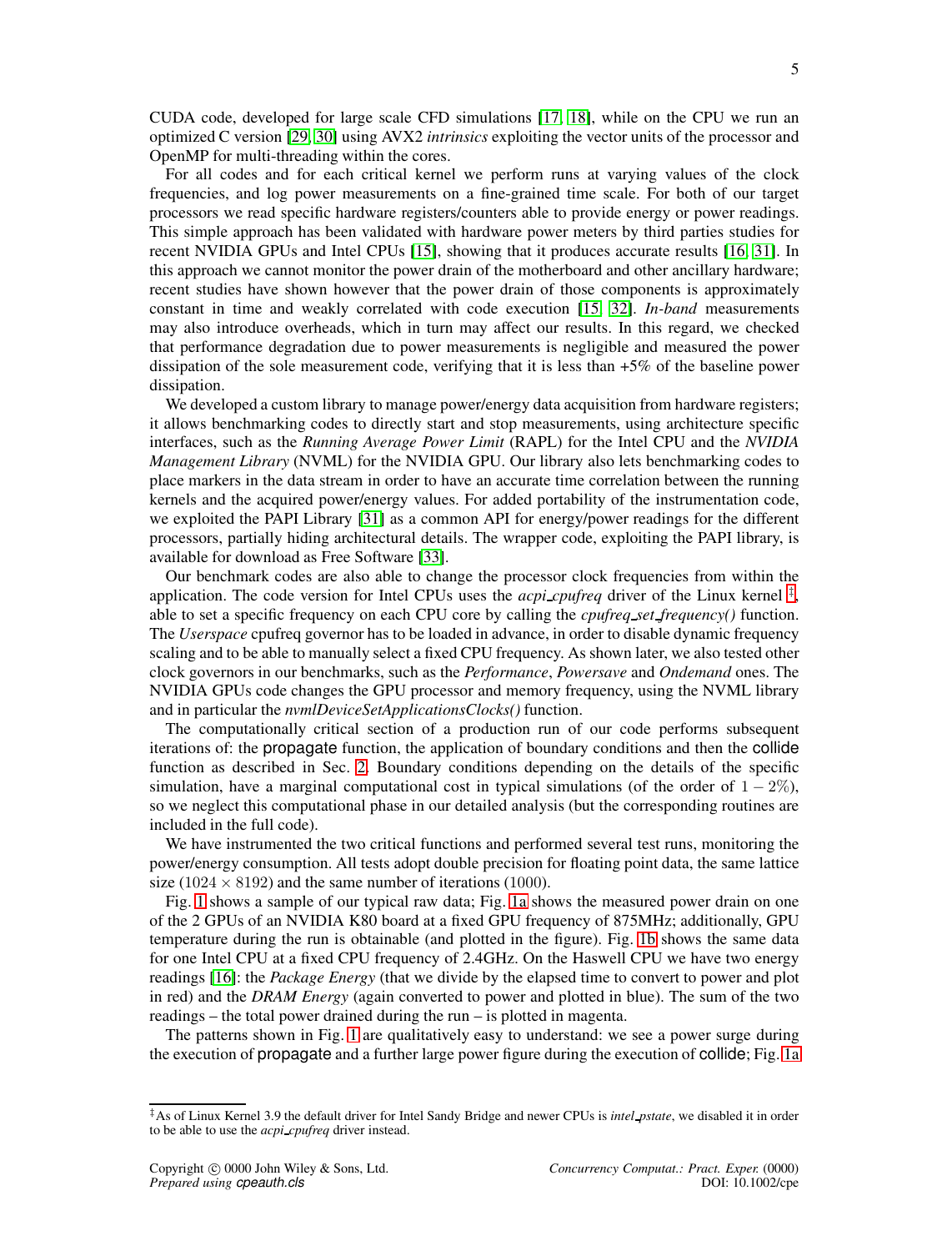<span id="page-5-1"></span><span id="page-5-0"></span>

(a) Power drain while executing 1000 iterations of the propagate function, followed by 1000 iterations of the collide function on one of the two GPUs of an NVIDIA K80 accelerator at a requested GPU clock frequency of 875MHz. As power exceeds the designed TDP (150W), frequency is automatically reduced to limit the power drain. The plot also shows the processor temperature.

<span id="page-5-2"></span>

(b) Power drain on one of the two CPUs at a fixed CPU clock frequency of 2.4GHz for the same tests as in the previous panel; in this case we show separately the power drained by the processor and by the memory system and their sum.

Figure 1. Plot of the power drain during the run of the two critical kernels (propagate and collide) of our benchmark code; GPU data at top, CPU data at bottom.

tells us that on GPUs collide is more power intensive than propagate while Fig. [1b](#page-5-2) informs us that in the latter routine the power drain of the memory system is comparatively larger, as expected in a memory-bound section of the code. As code execution ends, power drain quickly plummets. An interesting feature in Fig. [1a](#page-5-1) is the short power spike as collide starts executing: in this case power briefly exceeds the TDP for this processor (150W) and a self-preservation mechanism reduces frequency to bring power down to acceptable levels; this mechanism will have an impact on our analysis, as discussed later.

CPU data has larger fluctuations than GPU data, since samples for the former are collected at 100Hz, while for the latter we have averages of longer time series, collected at 10Hz, since for higher sample frequency, the NVML component of the PAPI library starts to return repeated samples. However, in both cases, time accuracy is enough to capture all interesting details.

We recorded data for all values of the clock frequency of the processor at a fixed memory frequency of 2133 MHz (CPU) and 2505 MHz (GPU): indeed – at variance with low-power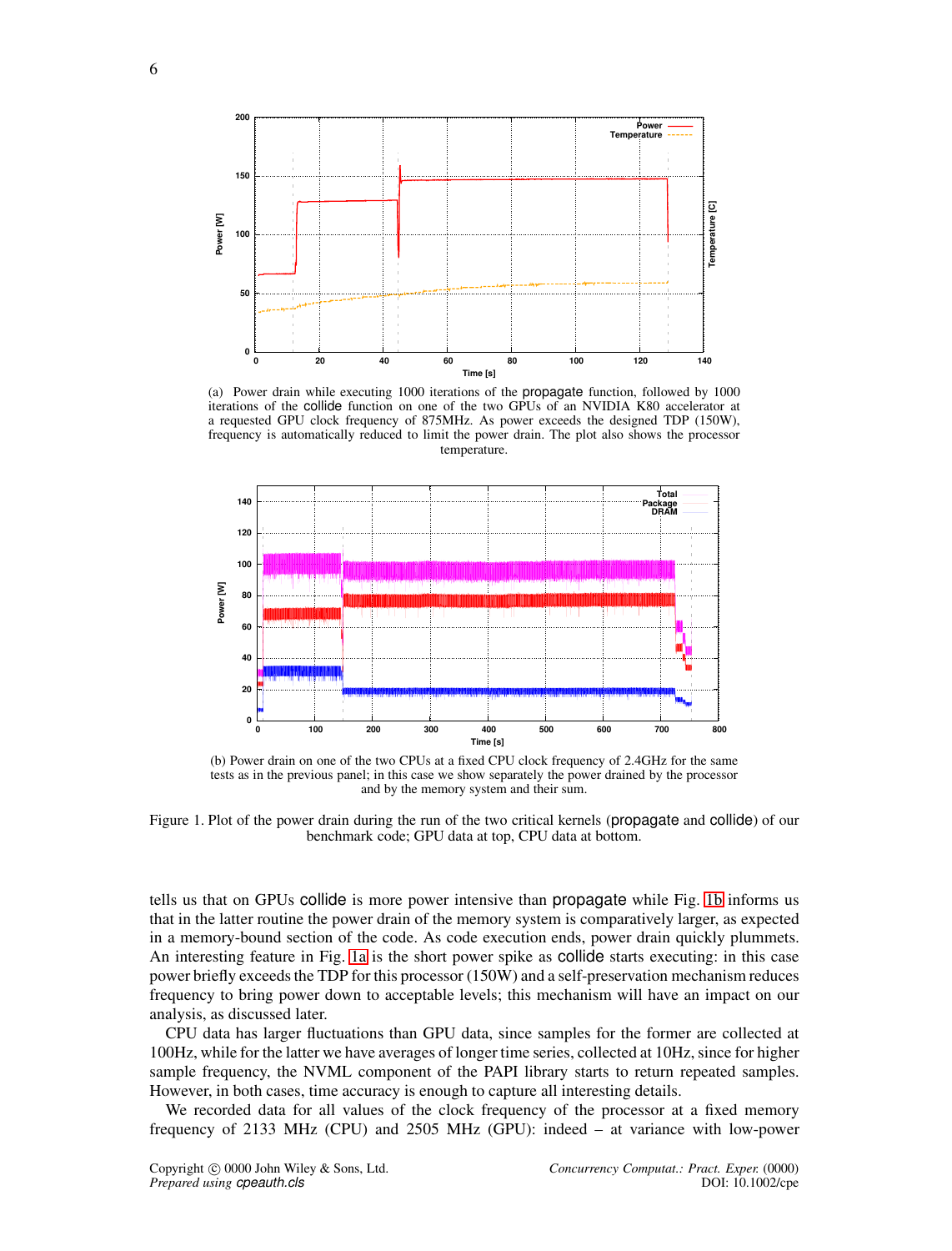processors [\[13\]](#page-15-11) – the systems that we test run at a fixed frequency of the memory interface. This data is the starting point for the analysis shown in the following  $\S$ .

# 4. PERFORMANCE AND ENERGY MODELS

In this section, we consider figures-of-merit useful to assess the energy cost of a computation and to develop some models that will guide us in the analysis of our experimental data.

We consider the *time-to-solution*  $(T<sub>S</sub>)$  and *energy-to-solution*  $(E<sub>S</sub>)$ , in Joule, defined as the average power  $P_{avg}$  multiplied by  $T_S$ ) metrics and their correlations as relevant and interesting parameters when looking for tradeoffs between conflicting energy and performance targets. Other quantities – e.g. the *energy-delay product* (EDP) – have been proposed in the literature, in an attempt to define a single figure-of-merit; however we think that correlations between several parameters better highlight the underlying mechanisms; other authors share this attitude (see for instance [\[22\]](#page-15-20)).

We adopt a simple model that links  $E<sub>S</sub>$  and  $T<sub>S</sub>$ , combining the *Roofline Model* [\[34\]](#page-16-9), with a simple power model for a generic processor. The *Roofline Model* identifies in any processor based on the Von Neumann architecture two different subsystems, working together to perform a given computation: a compute subsystem with a given computational performance C in *operations-persecond* or *FLOPS/s* (if the workload is mostly floating-point) and a memory subsystem, providing a bandwidth B in *words*- or *bytes-per-seconds*, between processor and memory. The ratio  $M_b = C/B$ , specific of each hardware architecture, is the *machine-balance* [\[35\]](#page-16-10). Looking now at a generic target application, the *Roofline Model* considers that every computational task performs a certain number of operations  $O$ , operating on  $D$  data items to be fetched/written from/onto memory. For any software function, the corresponding ratio  $I = O/D$  is the *arithmetic intensity*, *computational intensity* or *operational intensity* [\[34\]](#page-16-9).

The *Roofline Model* derives performance estimations combining *arithmetic intensity* and *machine-balance*. Using a notation slightly different from the one of the original paper [\[34\]](#page-16-9), one obtains that to first approximation  $-e.g.,$  neglecting scheduling details  $-$ 

<span id="page-6-1"></span>
$$
T_S \approx max[T_c, T_m] = max[\frac{O}{C}, \frac{D}{B}] = \frac{O}{C} max[1, \frac{DC}{OB}] = \frac{O}{C} max[1, \frac{M_b}{I}].
$$
 (2)

Eq. [2](#page-6-1) tells us that  $T<sub>S</sub>$  is a decreasing functions of C, as naively expected, but only as long as  $M_b/I \leq 1$ ; if this condition is not fulfilled,  $T_s$  stays constant (and we say that the task is memorybound). To very good approximation,  $C$  is proportional to the processor frequency  $f$ , so, varying  $f$ also modulates  $M_b$  and one derives that

<span id="page-6-2"></span>
$$
T_S(f) \propto \frac{1}{f} max[1, \alpha f]
$$
\n(3)

with an appropriate constant  $\alpha$ .

To relate power dissipation  $P$  and  $f$  we assume a simple linear behavior, ignoring more complex effects such as the leakage current increase with temperature and the voltage change often associated with frequency scaling:

<span id="page-6-3"></span>
$$
P(f) \approx m \, f + P_s \tag{4}
$$

where  $P_s$  accounts for leakage currents and for the static power drained by parts of the system not used in the specific task.

Combining Eq. [3](#page-6-2) and Eq. [4,](#page-6-3) we have:

<span id="page-6-4"></span>
$$
E_S = P(f) \times T_S(f) \propto (m + \frac{P_s}{f}) \, max[1, \alpha \, f] \tag{5}
$$

<span id="page-6-0"></span><sup>§</sup>The NVIDIA K80 memory clock frequency can also be set to 324 MHz, but such a low frequency is designed to be useful only to reduce power drain when the processor idles.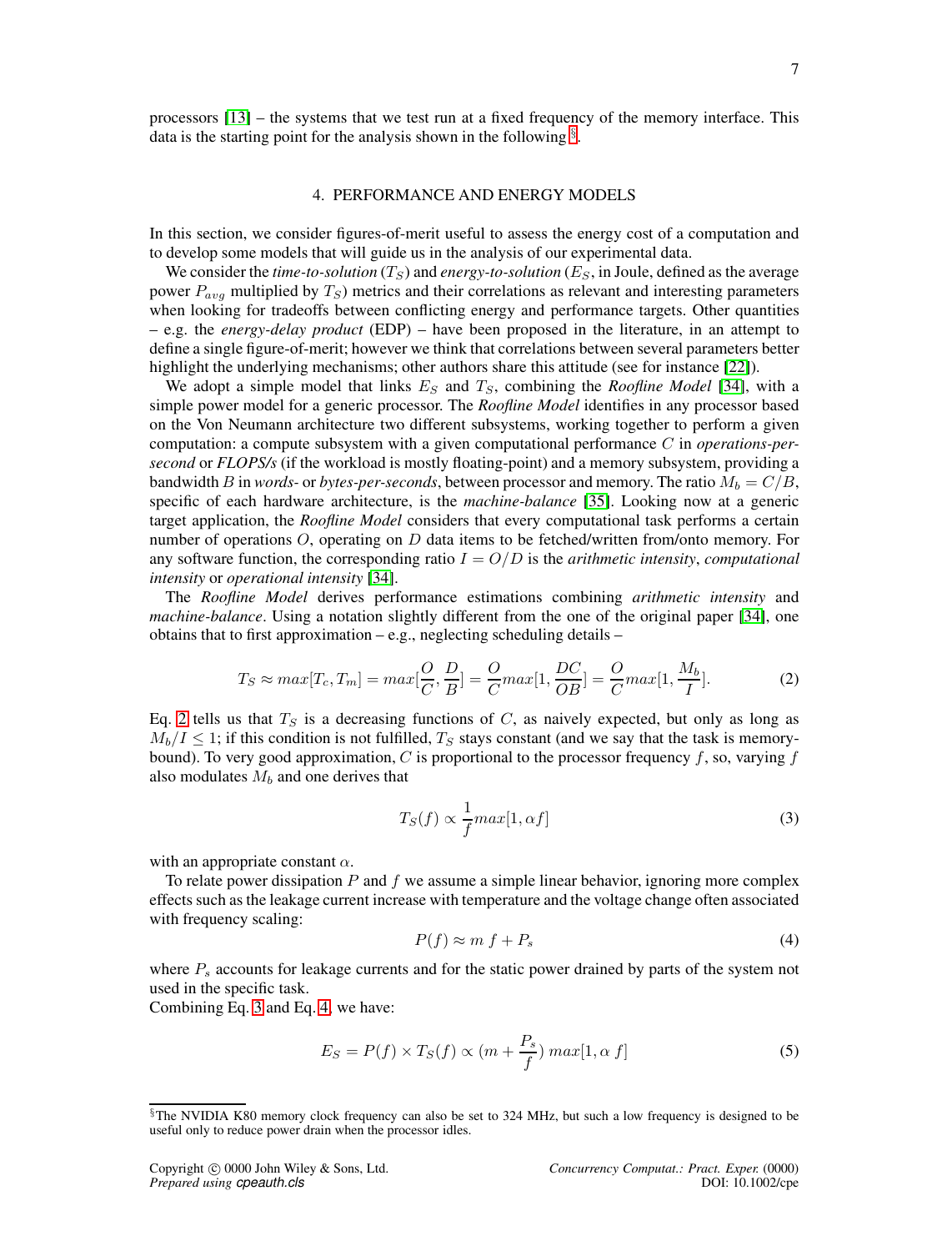<span id="page-7-0"></span>

Figure 2. Sketchy behavior of  $E<sub>S</sub>$  and  $T<sub>S</sub>$  as predicted by Eqs. [5](#page-6-4) and [3.](#page-6-2) All quantities in arbitrary units; the frequency value at which  $I = M_b$  is normalized to 1.

This equation shows that, as we increase f,  $T<sub>S</sub>$  and  $E<sub>S</sub>$  both decrease provided that  $\alpha f \leq 1$ ; however, as soon as  $\alpha f > 1$ , increasing f becomes useless, as  $E_S$  starts to increase again while  $T_S$  remains constant.

This behavior, sketchly shown in Fig. [2,](#page-7-0) tells us that the matching of  $M_b$  and I, that in the *Roofline Model* is relevant for performance, is an equally critical parameter for energy efficiency, as noticed also in [\[36\]](#page-16-11) and in [\[37\]](#page-16-12): indeed,  $M_b/I \approx 1$  gives the best performance and *at the same time* the lowest energy dissipation.

Seen from a different perspective we have a duality between complementary approaches: software optimizations for a specific architecture change I to adapt to a given  $M_b$  while, changing clock frequencies we try to match  $M_b$  to a given  $I$ .

# 5. DATA ANALYSIS

We plot our results for  $E<sub>S</sub>$  vs.  $T<sub>S</sub>$  in Figs. [3](#page-8-0) and [4,](#page-9-0) showing experimental values for the propagate and collide kernels, for both processors and for all available clock frequencies.

At the qualitative level, the results of Figs. [3](#page-8-0) and [4](#page-9-0) have a slightly diverging behavior across the two architectures; GPU data show a correlated decrease of  $E<sub>S</sub>$  and  $T<sub>S</sub>$  till, at some  $E<sub>S</sub>$ , the trend reverses, with  $E<sub>S</sub>$  sharply rising again.

CPU data for propagate on the other hand shows that  $T<sub>S</sub>$  is almost constant ( $T<sub>S</sub>$  changes by  $\approx$  4%, while the clock frequency changes by a factor 2), while  $E_S$  increases by  $\simeq$  10% as  $T_S$ decreases. On the same processor, collide shows a gentle correlated decrease of  $E<sub>S</sub>$  and  $T<sub>S</sub>$  for all frequencies that we are able to control. The best  $T<sub>S</sub>$  values shown in the plot are obtained using default cpufreq governors: *Performance*, *Ondemand* and *Conservative*. These default governors allows the processor to use so-called *Turbo Boost* frequencies, enabling the processor to run above its nominal operating frequency, but this happens at a significant energy cost.

We now compare our data with the model of the previous section, starting from an analysis of GPU data. A qualitative comparison of data with the model suggests that both routines become memory-bound at some value of the clock frequency; we check this assumption in Fig. [5](#page-10-0) where we show (in arbitrarily rescaled units) the product  $(f T<sub>S</sub>)$  as a function of f for both kernels: as long as  $T<sub>S</sub>$  scales as  $1/f$ ,  $(f T<sub>S</sub>)$  has to take a constant value. We see that for collide this is true up to  $f < 800$  MHz while for propagate the change happens already at  $f \approx 650$  MHz. Our model would then imply that at those frequencies the two functions become respectively memory-bound.

This analysis justifies the very good agreement of **propagate** with our model:  $E_S$  and  $T_S$  decrease as we increase frequency and then (in our case at  $f \geq 650$  MHz) increasing frequency further does not improve  $T<sub>S</sub>$  but increases  $E<sub>S</sub>$ . The same behavior is qualitatively similar for collide but not exactly as predicted. To further clarify the situation, we plot in Fig. [6](#page-10-1) the power drained by the processor as a function of  $f$ . For **propagate**, we observe a linear behavior over the whole frequency range:

<span id="page-7-1"></span>
$$
P(W) = 42.94 + 0.096 f.
$$
\n<sup>(6)</sup>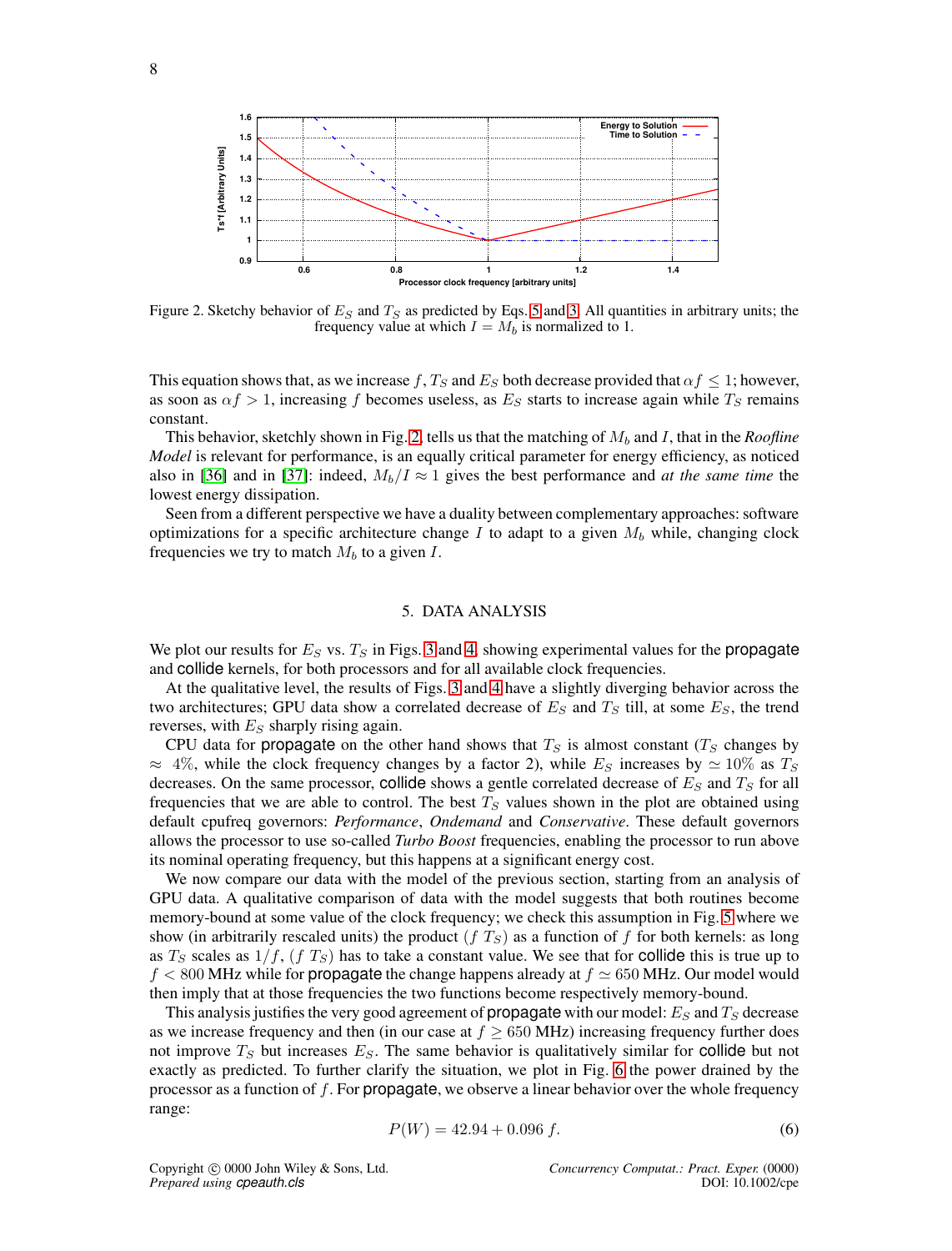<span id="page-8-0"></span>

Figure 3.  $E<sub>S</sub>$  vs  $T<sub>S</sub>$  for the propagate and collide functions, measured on the GPU; labels are the corresponding clock frequencies  $f$  in MHz.

For collide, the linear behavior is valid only for frequencies  $f < 650$  Mhz. In this range a fit analogous to the previous one yields

<span id="page-8-1"></span>
$$
P(W) = 42.50 + 0.109 f. \tag{7}
$$

As the clock frequency increases beyond  $\simeq 650$  MHz, power drain for the collide kernel grows much faster (we model the behavior in this range on purely phenomenological grounds as an additional contribution  $P(f)(W) = 0.005 e^{0.0099f}$ ; finally, the points on the plot at  $f \simeq 800$  MHz and beyond do not describe correctly the actual situation, as the clock governor takes over frequency control, trying to keep the processor within the allowed power budget; as a consequence the actual operating clock frequency is most probably not the one requested by our code. This suggests that collide data points in Fig. [5](#page-10-0) beyond 800 MHz do not reflect a memory-bound regime.

Summing up, we conclude that our model describes accurately the behavior of the propagate kernel while for collide we cannot be conclusive, as we enter a power regime at which we are unable to control the clock frequency before we enter the memory-bound regime. This is related to the fact that collide has a particularly high *operational intensity*:  $I \approx 13.3$ , while the two architectures have a theoretical maximum (i.e. computed taking into account maximum *Turbo/Auto -boost* frequencies)  $M_b$  of 5.61 for the CPU and 8.08 for the GPU.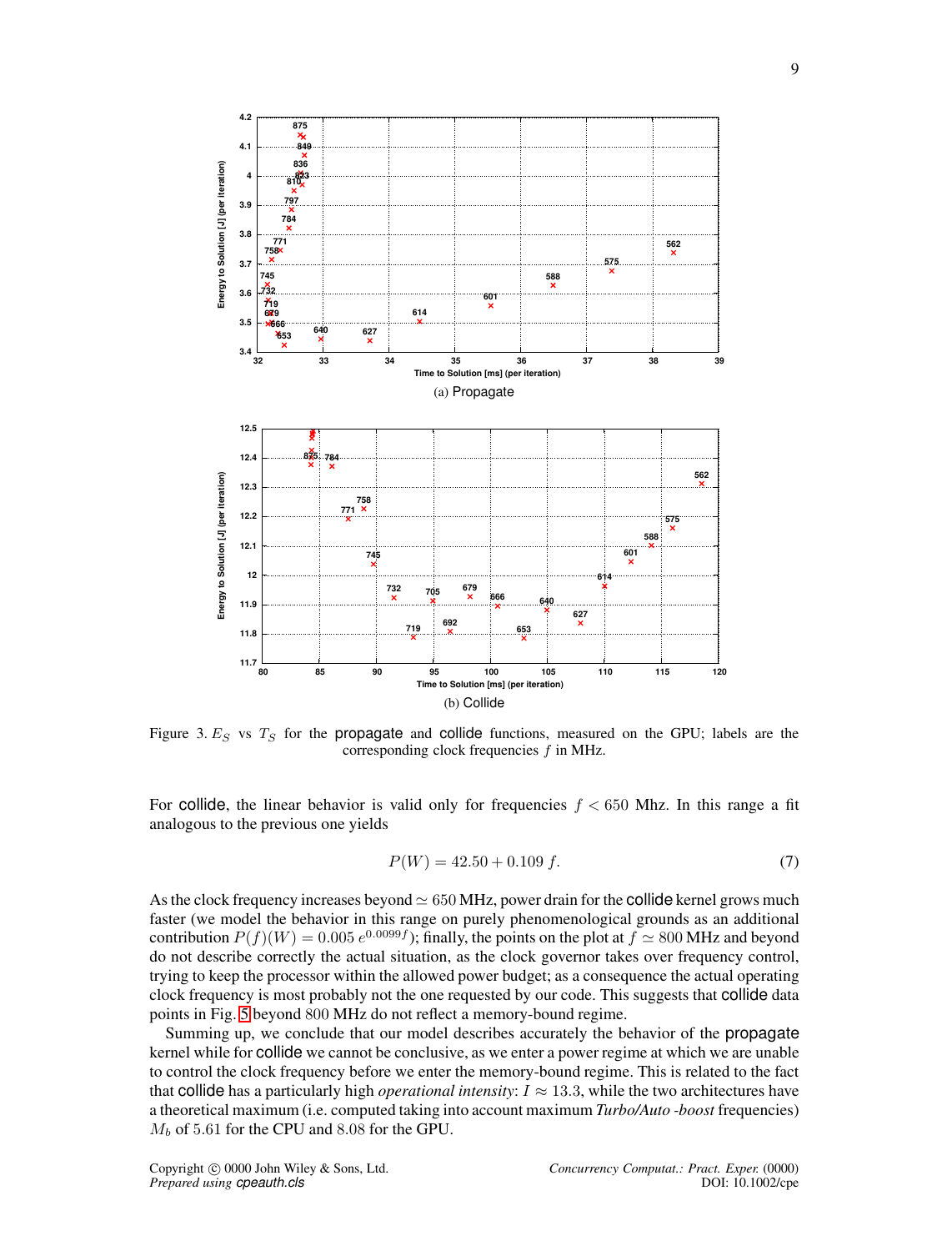<span id="page-9-0"></span>

Figure 4.  $E_S$  vs  $T_S$  for the propagate and collide functions, measured on the CPU; labels are the corresponding clock frequencies  $f$  in GHz.

Applying the same line of reasoning to our CPU data, our initial prediction is that propagate is memory-bound on the whole allowed frequency range (since  $T<sub>S</sub>$  is approximately constant) while collide is not, in the frequency range that we control (since we see a constant correlated decrease of  $E<sub>S</sub>$  and  $T<sub>S</sub>$ ). We check that this is true in Fig. [7,](#page-11-0) showing again the behavior of  $(f T<sub>S</sub>)$  as a function of  $f$ : we see that this quantity is linearly increasing for **propagate** and approximately constant for collide. Note that the best option to obtain the highest performance for collide is to let the clock governor free to select the operating frequency; this presumably allow the system to enter *Turbo Boost* mode, when the power budget permits it, increasing  $f$  up to 3.2 GHz  $\mathbb{I}$ . This comes with some associated  $E<sub>S</sub>$  costs. However, the same strategy for **propagate** has no advantage in performance while it still has some moderate  $E<sub>S</sub>$  cost. Finally we see that, for both routines, asking the clock governor to apply the *powersave* strategy, enabling the namesake governor, has an adverse effect on both  $T_S$  and  $E_S$ .

<span id="page-9-1"></span><sup>¶</sup>To manually set *Turbo Boost* frequencies is not permitted, so we could not perform in dept studies in this regime.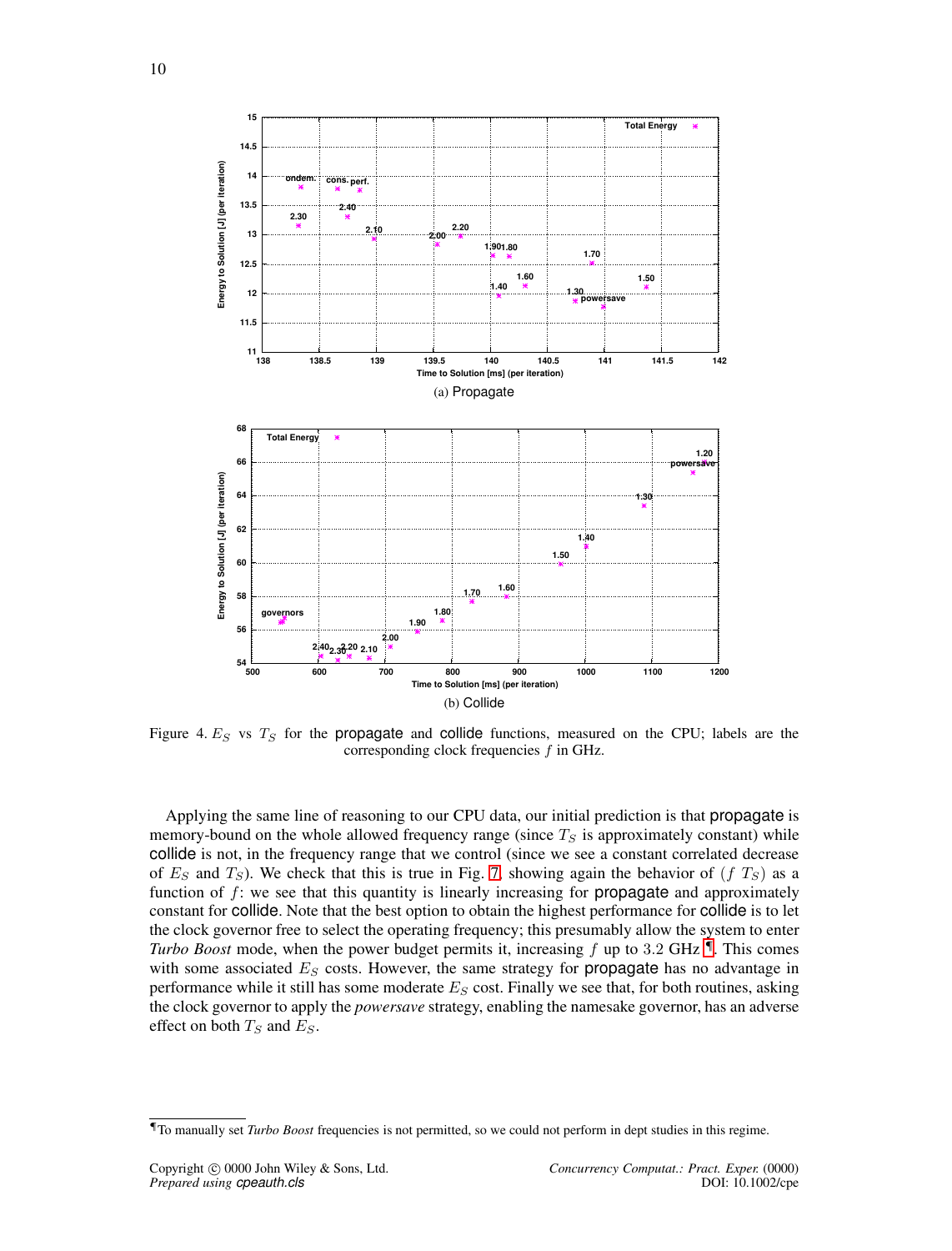<span id="page-10-0"></span>

Figure 5. (f  $T_S$ ) as a function of f for propagate and collide, running on a GPU. (f  $T_S$ ) is constant as long as  $M_b/I \leq 1$ , corresponding to a compute-bound regime; increasing values of  $(f\,T_S)$  indicate a memorybound regime.

<span id="page-10-1"></span>

Figure 6. Power measurements on a GPU, running the propagate and collide kernels. the straight lines are the corresponding linear fits (Eqs. [6](#page-7-1) and [7\)](#page-8-1), while the curve is a fit of the non-linear power drain for collide at  $f \geq 650$  MHz (see text for details).

# 6. RESULTS AND DISCUSSION

Our results allow to draw some preliminary conclusions on possible hardware approaches to energy optimization; from Figs. [3](#page-8-0) and [4](#page-9-0) one can identify the performance-vs-energy tradeoff made possible by varying the processor frequencies. The first two lines of Table [I](#page-11-1) recap this information, listing the best energy saving made possible by these techniques for the two analyzed functions, alongside with the corresponding performance drop that one has to discount. Gains are not large but not negligible either; a simple lesson is that fair energy savings are possible by tuning the processor clock to lower values in all cases in which the code is memory-bound. Many HPC codes today are memory-bound, thus this simple recipe could be usable in a wide range of applications.

An aside result is a direct comparison between the two architectures: for example taking into account the best  $E<sub>S</sub>$  values, the CPU is  $\approx 4.5$  times more energy demanding despite being  $\approx 6.5$ times slower than the GPU to compute the collide function. This obviously refers only to this code, which is well suited for parallelization on GPU cores.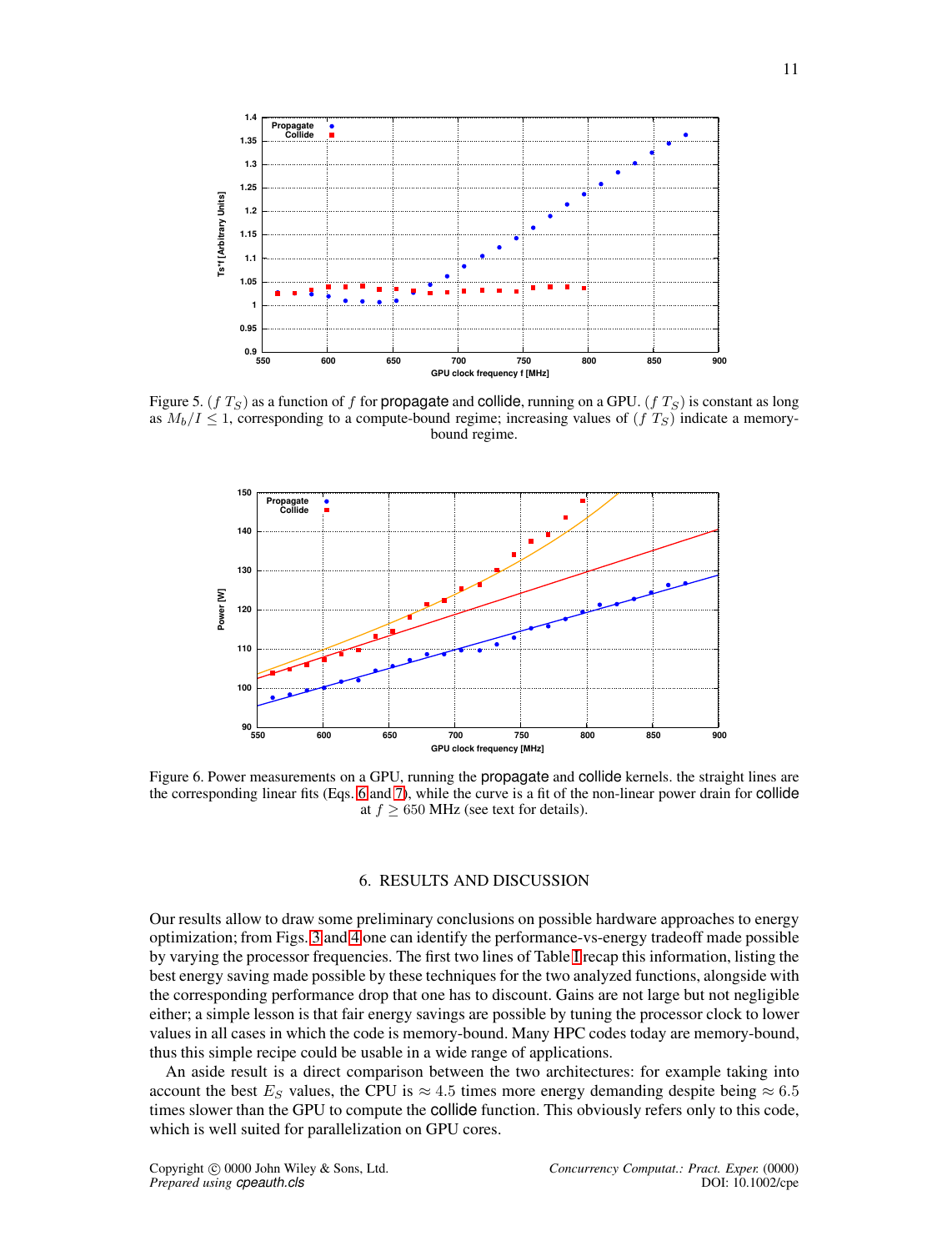<span id="page-11-0"></span>

Figure 7. (f  $T_S$ ) as a function of f for propagate and collide, running on a CPU, suggesting a memorybound regime for propagate and a compute-bound regime for collide on the whole f range.

#### *6.1. Function by function tuning*

We now consider a further optimization step: one may try to select for each routine the optimal processor frequency, changing it on-the-fly before entering each kernel; this approach may fail if tuning the clock introduces significant additional delays and/or energy costs. Results are shown in Fig. [8,](#page-12-0) plotting our measured values of  $E<sub>S</sub>$  vs  $T<sub>S</sub>$  for the same combination of the two routines that would apply in a production run, as the processor clocks are set to all possible values before entering each routine; for CPUs this approach is indeed viable, as the overhead associated to onthe-fly clock adjustments is negligible. This is consistent with our independent measurement of the time cost of each clock change ( $\approx 10\mu s$ ) in agreement with similar measurements on Intel Xeon architectures [\[38\]](#page-16-13). An interesting feature of the plot is that data points organize in vertical clusters, corresponding to sub-optimal clock frequencies for propagate and clearly showing the adverse effects of a poor frequency match.

For GPUs we see immediately that this technique is not applicable with the available clock adjustment routines, as the time cost of each clock change ( $\approx 10ms$ ) is not negligible w.r.t. the average iteration time. We can anyway select a single clock frequency which is optimal (according to the desired metric) for the whole code.

<span id="page-11-1"></span>Table [I](#page-11-1) summarizes costs and benefits comparing our best results (in terms of  $E<sub>S</sub>$  minimization) with the corresponding figures related to the default clock governors of the two processors; we see that limited but non-negligible improvements are possible for  $E<sub>S</sub>$  with a fair drop of the code performance.

|                      | GPU          |            | <b>CPU</b>   |                    |
|----------------------|--------------|------------|--------------|--------------------|
| Routine              | $E_S$ saving | $T_S$ cost | $E_S$ saving | $T_S \text{ cost}$ |
| propagate<br>collide | $18\%$<br>6% | $10\%$     | 9%<br>4%     | $3\%$              |
| Full code            | 11%          | 10%        | 7%           |                    |

Table I. Approximate  $E_S$  gains made possible by clock tuning and corresponding  $T_S$  costs. Percentages referred to  $E<sub>S</sub>$  optimal frequencies.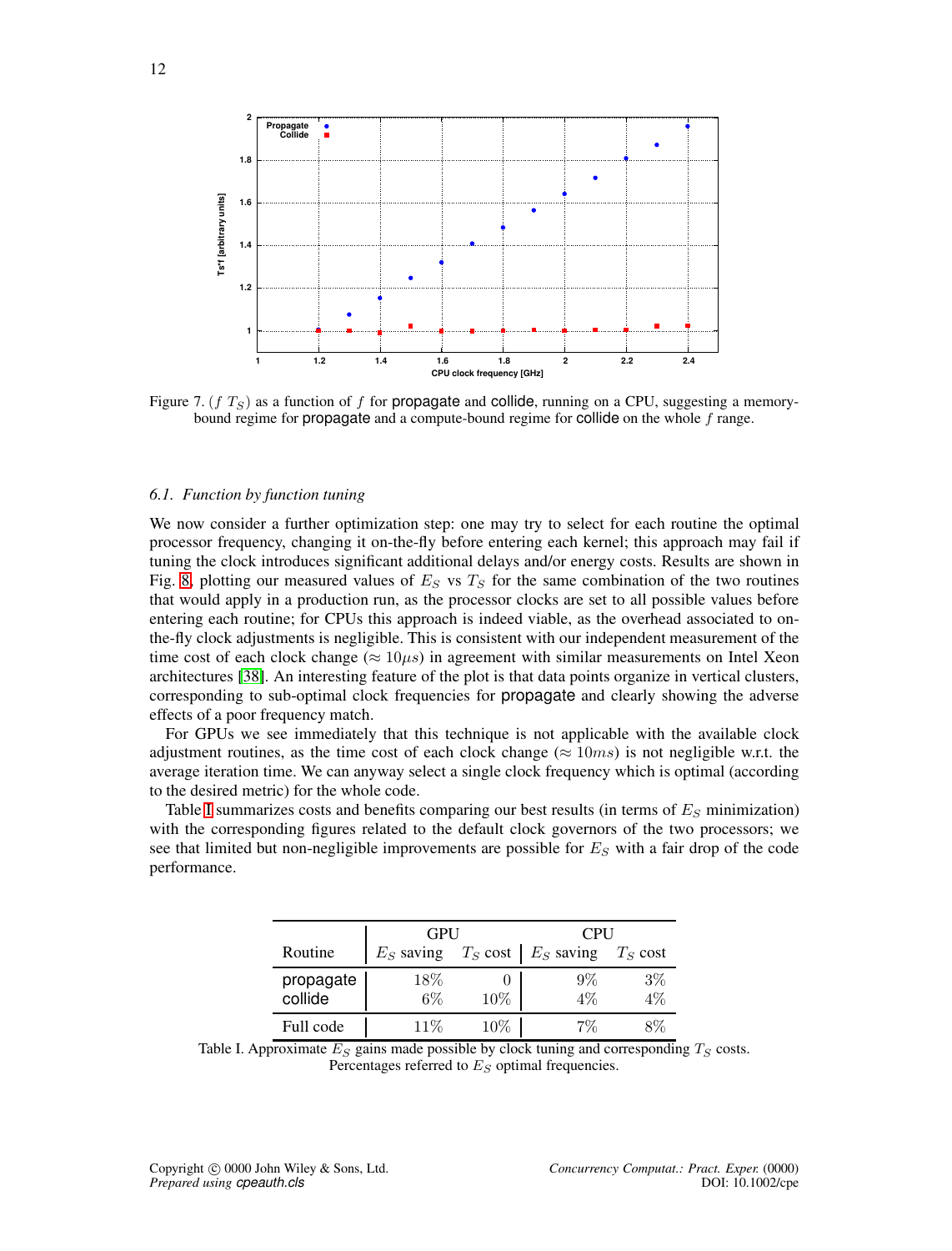<span id="page-12-0"></span>

Figure 8.  $E<sub>S</sub>$  vs  $T<sub>S</sub>$  for the propagate function followed by the collide function, changing the clock frequency on-the-fly. Points are labeled with the used frequencies in MHz: left and right digits represents respectively the frequency set while running the propagate kernel and the collide kernel. A single frequency is reported if the same clock was used for both the functions.

## *6.2. Full code on multi-GPUs*

The adopted application, given its higher performance on these systems, is commonly run on GPU based HPC clusters. Therefore it may be interesting to measure how much the proposed energyoptimizations could impact on the energy consumption of a whole GPU-based compute node while running a real simulation.

With this aim, we run the original full code without any instrumentation on the 16 GPUs hosted on a single node of the COKA Cluster while measuring its power consumption during the simulation execution. The simulation was run on a  $16384 \times 8192$  lattice for 10,000 iterations.

Power measurements, in this case, were performed using the IPMI protocol, in order to acquire data directly from the sensors embedded in the power supplies of the Supermicro SYS-4028GR-TR system. The full node maximum declared power consumption is 3.2kW. It hosts 8 NVIDIA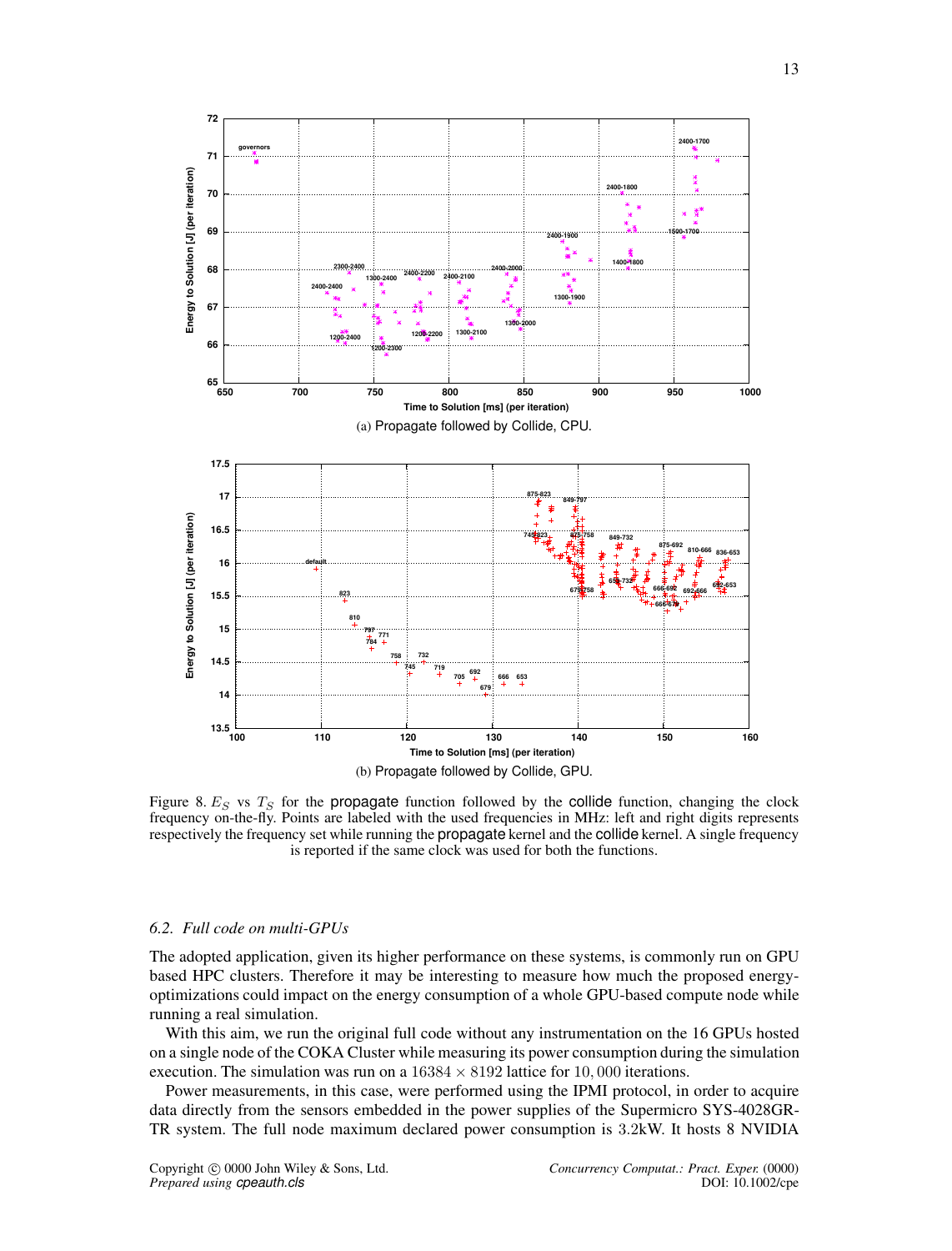K80 board accounting for a maximum of 300W each and thus 2.4kW in total, giving a 75% of the maximum power drained possibly only by GPUs.

Given that we demonstrated that clock tuning on a function-by-function basis is not convenient for GPUs at this stage, we run the full simulation at different fixed GPU clock frequencies, including one run with the default frequency governor with *Autoboost* enabled.

Power readings for the full node are reported in Fig. [9a,](#page-13-0) while the corresponding  $E<sub>S</sub>$  for the application run are reported in Fig. [9b.](#page-13-1)

<span id="page-13-0"></span>

<span id="page-13-1"></span>(a) Full node power drain, setting all the GPUs at the same clock frequency, for different clock frequencies. Power drain measured by the power supplies through IPMI.



(b) Energy derived from average power drained and execution time, normalized per iteration. GPU clock frequencies as labels in MHz.

Figure 9. Running 10k iterations of a complete Lattice Boltzmann simulation over a  $16384 \times 8192$  lattice, on a single cluster node, using 16 GPUs, for different GPU frequencies.

As can be seen from Fig. [9b](#page-13-1) at a specific frequency (i.e. 732MHz)  $\approx$  7% of the total consumed energy of the computing node can be saved, with respect to the default behavior, without impacting performances.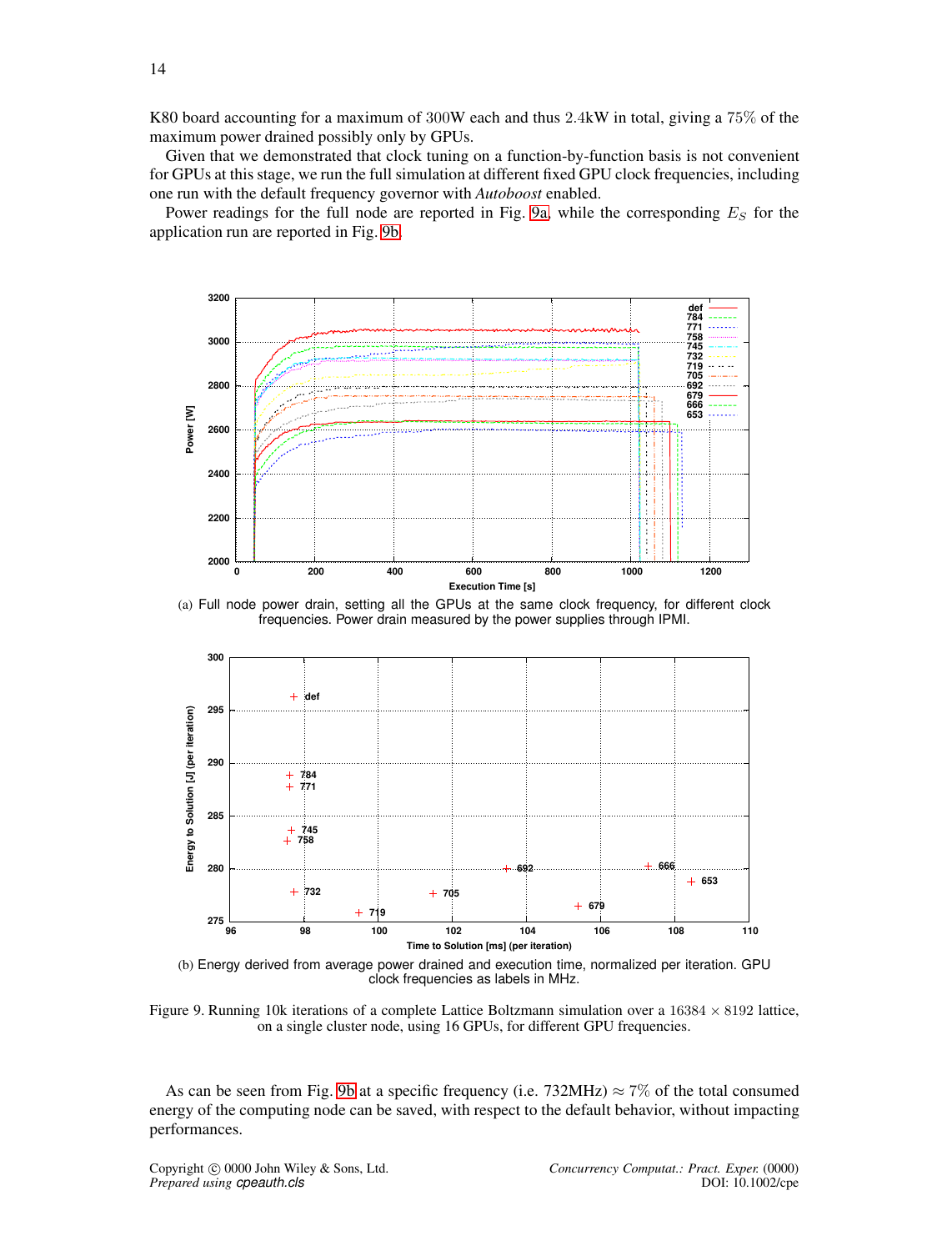# 7. CONCLUSIONS

In this paper we have analyzed the potential for energy optimization of an accurate selection of the processor clock, tuning *machine balance* of the processor to *operational intensity* of the application. We applied this method to a typical HPC workload on state-of-the-art architectures, discussing the corresponding possible performance costs.

Our approach yields sizeable energy savings for typical HPC workloads with a simple and fast tuning effort; the associated performance costs are easily manageable. The main advantage of this approach is that it can be applied to any production program with a limited amount of easily-applied measurements, not involving additional hardware, or expensive program adjustments.

Some further remarks are in order:

- It is relatively easy to instrument application codes to have accurate energy measurements of key application kernels, using hardware counters and minimally disrupting the behavior and performance of the original code.
- Simple theoretical models while admittedly unable to capture all details of the  $E<sub>S</sub>$  and  $T<sub>S</sub>$  behavior – still provide a level of understanding that is sufficient to guide optimization strategies.
- An important result is that the best practice for both performance and energy efficiency is to look at the I and  $M_b$  parameters: if  $I \nleq M_b$ , reducing  $M_b$  (e.g. lowering the clock frequency) will reduce  $E<sub>S</sub>$  with a negligible impact on performance; in other words, for compute-bound codes the best strategy is to run the code at the highest sustained processor frequency while, for memory-bound code, decreasing the clock frequency usually reduces  $E<sub>S</sub>$  with essentially no impact on performance. Since many real-life HPC codes today are memory-bound, this practice could be useful for many applications.
- Default frequency governors usually yield the best performances, but do not minimize energy costs; on the other hand, using the lowest frequencies (such as prescribed by the *powersave* cpufreq governor), is in general a bad choice, from the point of view of both  $E<sub>S</sub>$  and  $T<sub>S</sub>$ .
- "on-the-fly" clock adjustment is a viable strategy on recent Xeon processors, while on NVIDIA GPUs the overheads of the clock management libraries makes this strategy hardly useful.
- Highest frequencies, in particular the ones enabled by *Auto/Turbo -boost* mechanisms, let power drain increase superlinearly with respect to f causing a systematic divergence from our predictions. This may be due to higher current values within the processor at higher operating temperatures, making modeling and predictions less solid, but also puts a question mark on operating HPC machines at high temperatures in an attempt to reduce cooling costs.

We plan additional experiments in this direction for multi-node implementations in order to estimate the energy-saving potentials at the cluster level, taking into account also communications costs. We also plan to develop more detailed power-performance-energy model able to predict more precisely the behavior of these variables on modern architectures.

<span id="page-14-0"></span>*Acknowledgements* This work was done in the framework of the COKA, COSA and Suma projects of INFN. We would like to thank all developers of the PAPI library (and especially V. M. Weaver) for the support given through their mailing-list. All benchmarks were run on the COKA Cluster, operated by Università degli Studi di Ferrara and INFN Ferrara. A. G. has been supported by the European Union Horizon 2020 Research and Innovation Programme under the Marie Sklodowska-Curie grant agreement No. 642069.

#### REFERENCES

<span id="page-14-1"></span><sup>1.</sup> Dick, Björn and Vogel, Andreas and Khabi, Dmitry and Rupp, Martin and Küster, Uwe and Wittum, Gabriel. Utilization of empirically determined energy-optimal CPU-frequencies in a numerical simulation code. *Computing and Visualization in Science* 2015; 17(2):89–97, doi:10.1007/s00791-015-0251-1.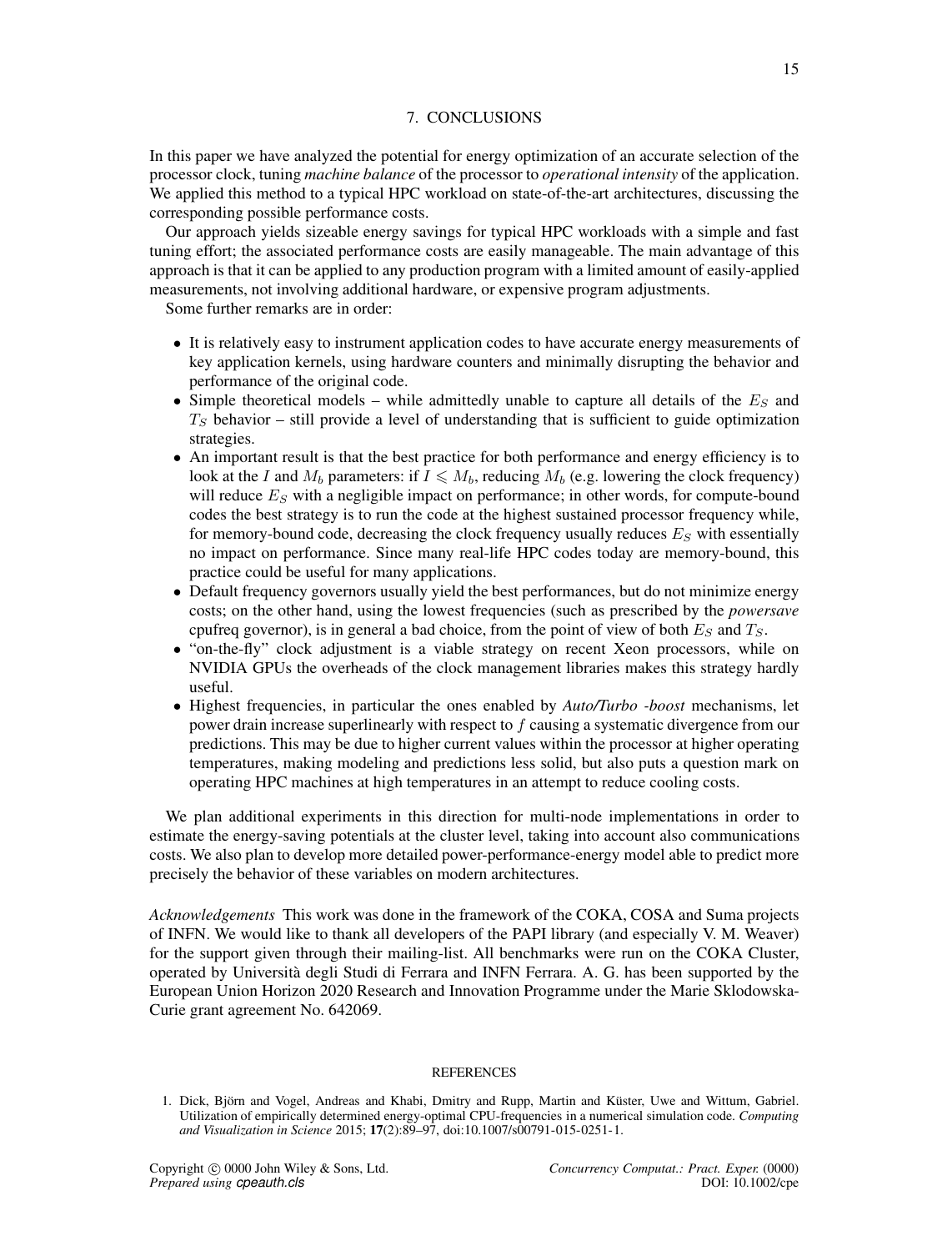- <span id="page-15-0"></span>2. Coplin J, Burtscher M. Energy, Power, and Performance Characterization of GPGPU Benchmark Programs. *12th IEEE Workshop on High-Performance, Power-Aware Computing (HPPAC'16)*, 2016.
- <span id="page-15-1"></span>3. Coplin J, Burtscher M. Effects of source-code optimizations on GPU performance and energy consumption. *Proceedings of the 8th Workshop on General Purpose Processing Using GPUs*, GPGPU 2015, 2015; 48–58, doi: 10.1145/2716282.2716292.
- <span id="page-15-2"></span>4. Ge R, Feng X, Song S, Chang HC, Li D, Cameron KW. Powerpack: Energy profiling and analysis of highperformance systems and applications. *IEEE Transactions on Parallel and Distributed Systems* 2010; 21(5):658– 671, doi:10.1109/TPDS.2009.76.
- <span id="page-15-3"></span>5. Le Sueur E, Heiser G. Dynamic voltage and frequency scaling: The laws of diminishing returns. *Proceedings of the 2010 international conference on Power aware computing and systems*, 2010; 1–8.
- <span id="page-15-4"></span>6. Etinski M, Corbal´an J, Labarta J, Valero M. Understanding the future of energy-performance trade-off via DVFS in HPC environments. *Journal of Parallel and Distributed Computing* 2012; 72(4):579–590, doi:10.1016/j.jpdc.2012. 01.006.
- <span id="page-15-5"></span>7. Lim MY, Freeh VW, Lowenthal DK. Adaptive, transparent CPU scaling algorithms leveraging inter-node MPI communication regions. *Parallel Computing* 2011; 37(1011):667 – 683, doi:10.1016/j.parco.2011.07.001.
- <span id="page-15-6"></span>8. Sundriyal V, Sosonkina M, Zhang Z. Automatic runtime frequency-scaling system for energy savings in parallel applications. *The Journal of Supercomputing* 2014; 68(2):777–797, doi:10.1007/s11227-013-1062-0.
- <span id="page-15-7"></span>9. Calore E, Marchi D, Schifano SF, Tripiccione R. Optimizing communications in Multi-GPU lattice Boltzmann simulations. *High Performance Computing Simulation (HPCS), 2015 International Conference on*, 2015; 55–62, doi:10.1109/HPCSim.2015.7237021.
- <span id="page-15-8"></span>10. Peraza J, Tiwari A, Laurenzano M, Carrington L, Snavely A. PMaC's green queue: a framework for selecting energy optimal DVFS configurations in large scale MPI applications. *Concurrency and Computation: Practice and Experience* 2013; doi:10.1002/cpe.3184.
- <span id="page-15-9"></span>11. Abe Y, Sasaki H, Kato S, Inoue K, Edahiro M, Peres M. Power and Performance Characterization and Modeling of GPU-Accelerated Systems. *Parallel and Distributed Processing Symposium, 2014 IEEE 28th International*, 2014; 113–122, doi:10.1109/IPDPS.2014.23.
- <span id="page-15-10"></span>12. Ge R, Vogt R, Majumder J, Alam A, Burtscher M, Zong Z. Effects of Dynamic Voltage and Frequency Scaling on a K20 GPU. *Proceedings of the 2013 42nd International Conference on Parallel Processing*, ICPP '13, IEEE Computer Society: Washington, DC, USA, 2013; 826–833, doi:10.1109/ICPP.2013.98.
- <span id="page-15-11"></span>13. Calore E, Schifano SF, Tripiccione R. Energy-performance tradeoffs for HPC applications on low power processors. *Lecture Notes in Computer Science (including subseries Lecture Notes in Artificial Intelligence and Lecture Notes in Bioinformatics)* 2015; 9523:737–748, doi:10.1007/978-3-319-27308-2 59.
- <span id="page-15-12"></span>14. Choi J, Dukhan M, Liu X, Vuduc R. Algorithmic time, energy, and power on candidate HPC compute building blocks. *Parallel and Distributed Processing Symposium, IEEE 28th Int.*, 2014; 447–457, doi:10.1109/IPDPS.2014. 54.
- <span id="page-15-13"></span>15. Hackenberg D, Ilsche T, Schone R, Molka D, Schmidt M, Nagel W. Power measurement techniques on standard compute nodes: A quantitative comparison. *Performance Analysis of Systems and Software (ISPASS), 2013 IEEE International Symposium on*, 2013; 194–204, doi:10.1109/ISPASS.2013.6557170.
- <span id="page-15-14"></span>16. Hackenberg D, Schone R, Ilsche T, Molka D, Schuchart J, Geyer R. An Energy Efficiency Feature Survey of the Intel Haswell Processor. *Parallel and Distributed Processing Symposium Workshop (IPDPSW), 2015 IEEE International*, 2015; 896–904, doi:10.1109/IPDPSW.2015.70.
- <span id="page-15-15"></span>17. Kraus J, Pivanti M, Schifano SF, Tripiccione R, Zanella M. Benchmarking GPUs with a parallel Lattice-Boltzmann code. *Computer Architecture and High Performance Computing (SBAC-PAD), 25th International Symposium on*, IEEE, 2013; 160–167, doi:10.1109/SBAC-PAD.2013.37.
- <span id="page-15-16"></span>18. Calore E, Schifano SF, Tripiccione R. On portability, performance and scalability of an MPI OpenCL lattice Boltzmann code. *Euro-Par 2014: Parallel Processing Workshops: Euro-Par 2014 International Workshops, Porto, Portugal, August 25-26, 2014, Revised Selected Papers, Part II, Lopes L, Žilinskas J, Costan A, Cascella RG,* Kecskemeti G, Jeannot E, Cannataro M, Ricci L, Benkner S, Petit S, *et al.* (eds.). Lecture Notes in Computer Science, Springer International Publishing: Cham, 2014; 438–449, doi:10.1007/978-3-319-14313-2 37.
- <span id="page-15-17"></span>19. Biferale L, Mantovani F, Pivanti M, Pozzati F, Sbragaglia M, Scagliarini A, Schifano SF, Toschi F, Tripiccione R. An optimized D2Q37 lattice Boltzmann code on GP-GPUs. *Computers & Fluids* 2013; 80:55 – 62, doi: 10.1016/j.compfluid.2012.06.003.
- <span id="page-15-18"></span>20. Calore E, Kraus J, Schifano SF, Tripiccione R. Accelerating lattice boltzmann applications with OpenACC. *Euro-Par 2015: Parallel Processing: 21st International Conference on Parallel and Distributed Computing, Vienna, Austria, August 24-28, 2015, Proceedings*, Träff LJ, Hunold S, Versaci F (eds.). Lecture Notes in Computer Science, Springer Berlin Heidelberg: Berlin, Heidelberg, 2015; 613–624, doi:10.1007/978-3-662-48096-0 47.
- <span id="page-15-19"></span>21. Calore E, Gabbana A, Kraus J, Schifano SF, Tripiccione R. Performance and portability of accelerated lattice boltzmann applications with OpenACC. *Concurrency and Computation: Practice and Experience* 2016; 28(12):3485–3502, doi:10.1002/cpe.3862.
- <span id="page-15-20"></span>22. Wittmann M, Hager G, Zeiser T, Treibig J, Wellein G. Chip-level and multi-node analysis of energy-optimized lattice Boltzmann CFD simulations. *Concurrency and Computation: Practice and Experience* 2015; doi:10.1002/ cpe.3489.
- <span id="page-15-21"></span>23. Calore E, Demo N, Schifano SF, Tripiccione R. Experience on vectorizing lattice boltzmann kernels for multiand many-core architectures. *Parallel Processing and Applied Mathematics: 11th International Conference, PPAM 2015, Krakow, Poland, September 6-9, 2015. Revised Selected Papers, Part I*, Wyrzykowski R, Deelman E, Dongarra J, Karczewski K, Kitowski J, Wiatr K (eds.). Lecture Notes in Computer Science, Springer International Publishing: Cham, 2016; 53–62, doi:10.1007/978-3-319-32149-3 6.
- <span id="page-15-22"></span>24. Sbragaglia M, Benzi R, Biferale L, Chen H, Shan X, Succi S. Lattice Boltzmann method with selfconsistent thermo-hydrodynamic equilibria. *Journal of Fluid Mechanics* 2009; 628:299–309, doi:10.1017/ S002211200900665X.